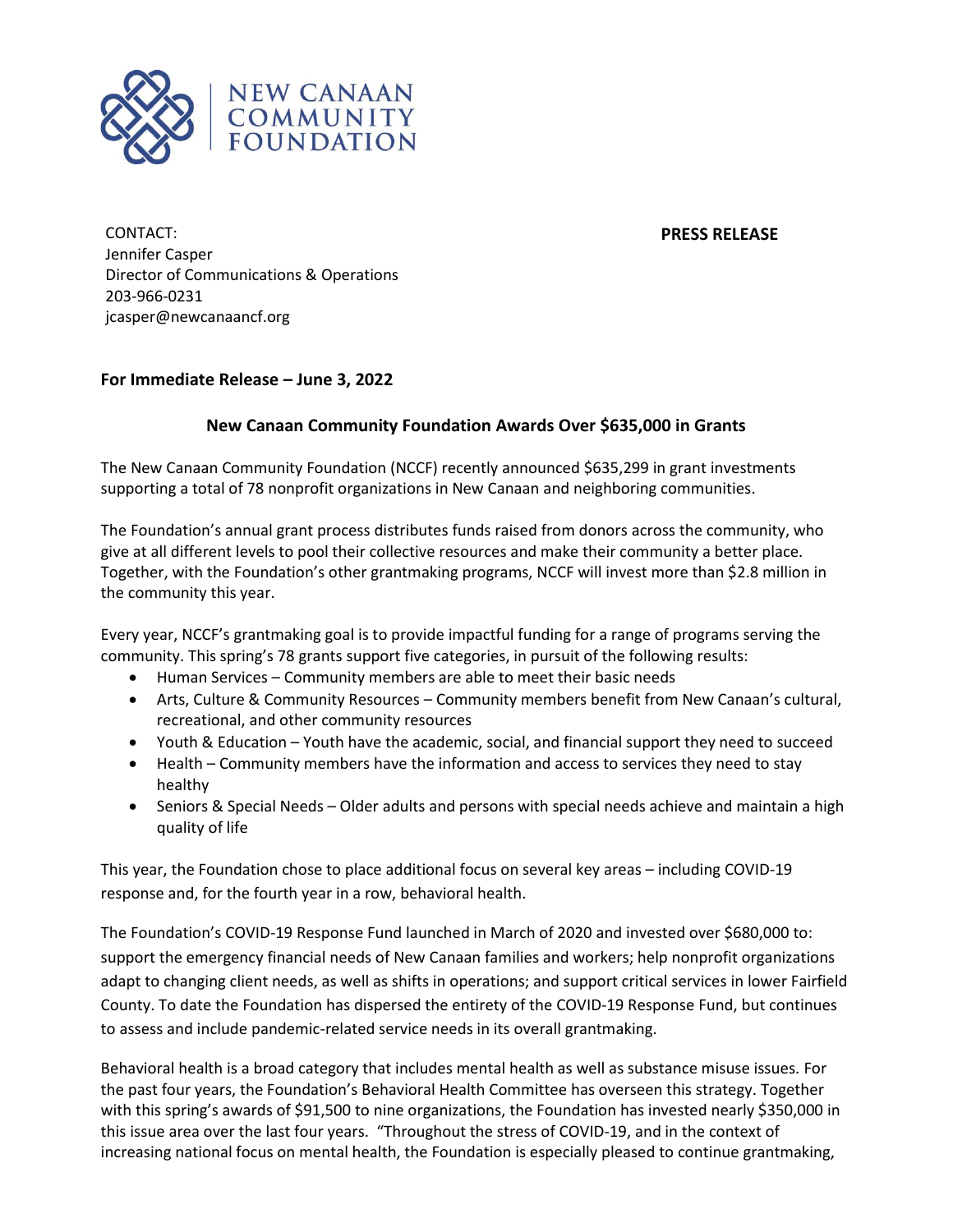collaboration, and community leadership work in the area of Behavioral Health," shared Laura Dobbin, the Foundation's Board Chair. At the start of the pandemic, the Foundation and more than 40 local partners worked on "Let's Talk About It New Canaan," a local campaign to increase visibility and reduce stigma associated with behavioral health. The re-launched websit[e www.LetsTalkAboutItNC.org](http://www.letstalkaboutitnc.org/) offers resources and information for New Canaan residents. More recently, the Foundation has also been engaged in partnering to support the new behavioral health assessment model that will launch soon at Silver Hill Hospital.

Lauren Patterson, the Foundation's President & CEO, commented that this year's grant cycle fully funded a record 22 grant requests, as well as leveraged nearly \$56,000 in Donor-Advised Fund co-investments – a testament to the dozens of local families housing their charitable funds with the Foundation, who can give anywhere across the country but choose to frequently invest their dollars in local nonprofits.

Also notable, new grantees for the Foundation's investments this year include: Children in Placement, Connecticut Inc.; Community Mindfulness Project; Gospel Garden; Howard Bossa & Peter Langenus Post No. 653 of the Veterans of Foreign Wars; Malta House, Inc.; New Canaan Chamber Music; New Canaan Ice Rink (NC Rink, Inc.); The Housing Collective; and Women's Business Development Council.

Total grants this spring were made as follows. An asterisk (\*) indicates co-investment by a donor-advised fund or a partner organization:

**Human Services** – \$205,500 to 21 organizations, ensuring community members feel safe and are supported to get their basic needs met.

- **Building One Community\*:** To support its Workforce Development Program, which addresses the need to integrate immigrants into the workforce by providing programs that are proven to help them gain the English language and job skills that increase their employability leading to selfsufficiency.
- **Child Advocates of Connecticut, Inc.**: To expand volunteer advocacy services for abused and neglected children in Fairfield County in three areas: Court Appointed Special Advocacy volunteers to advocate for abused children; Probate Court Volunteer Advocates; and Community Advocates for Children and Youth, a program where volunteers work on-on-one with vulnerable children.
- **Children in Placement, Connecticut, Inc.**: To provide volunteer court-appointed child advocates serving in court as Guardian ad Litem (GALs) for children and youth within the child welfare system who have been victims of domestic abuse, violence, or are living in unstable home and family settings.
- **Circle of Care:** To support the Lifeline Emergency Fund, a financial assistance program that alleviates some of the financial difficulties families experience when their children are undergoing treatment for cancer. With 70% of families experiencing a financial crisis during treatment, and 50% of those the organization supports living below the poverty level, Circle of Care provides help by paying for expenses directly, like mortgages or utility bills, so that no parent has to choose between caring for a sick child and providing for their family.
- **Connecticut Institute for Refugees and Immigrants\*:** To support affordable, high-quality immigration legal services to low-income immigrants, refugees, asylum seekers, and naturalized citizens, with a focus on victims of domestic violence and other serious crimes in the Stamford area.
- **Domestic Violence Crisis Center\*:** To support the expansion of the Youth and Family Counseling program to better provide trauma-informed child and parent-child specific therapy as well as support groups for the children of their clients.
- **Exchange Club Center for the Prevention of Child Abuse of Southern CT:** To support to the Exchange Club's home visitation model, which has become the organization's most significant and successful method of fighting against child abuse by working directly with at-risk parents to break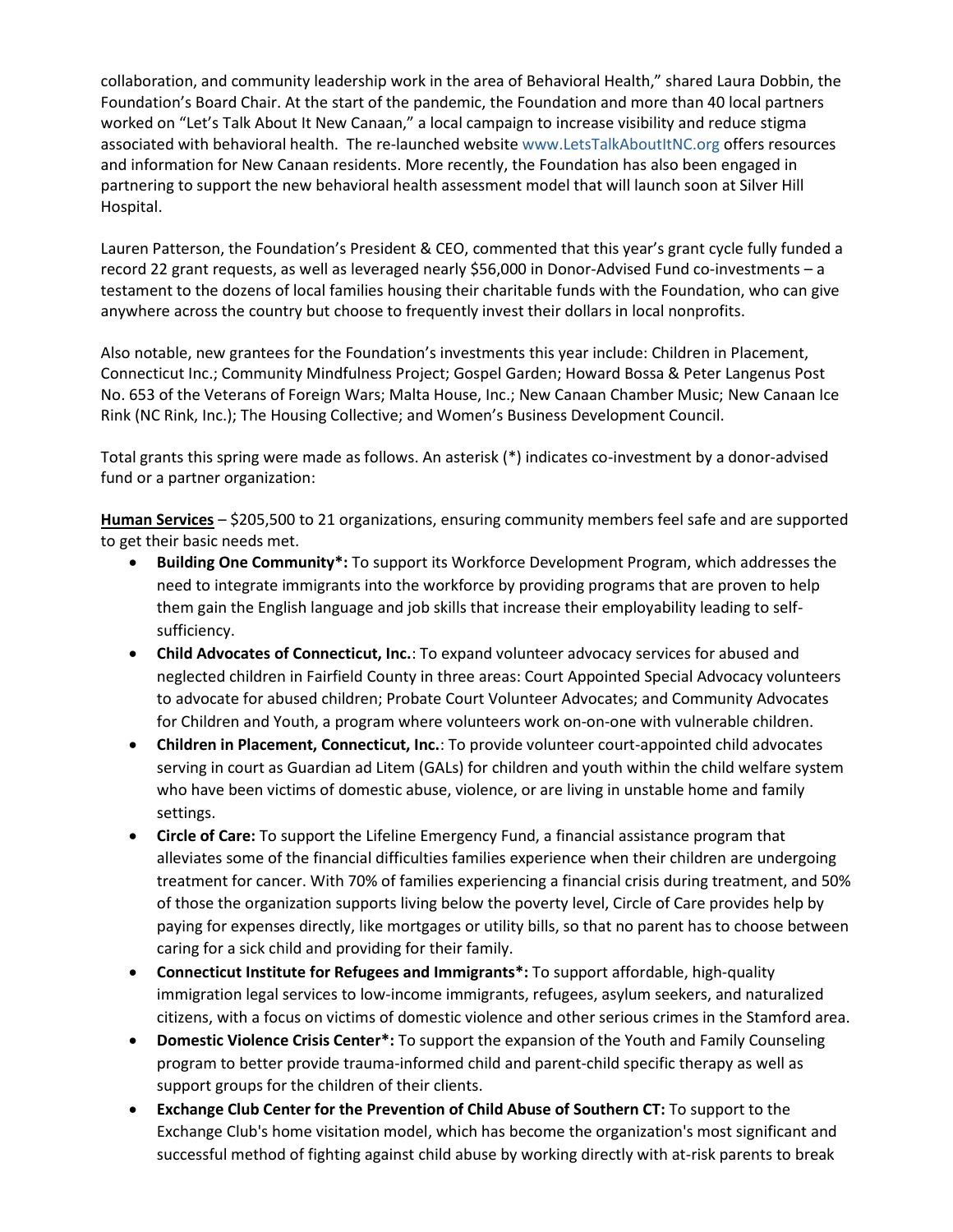the cycle of violence. This program focuses on helping individuals to broaden and build upon their strengths, replacing old violent habits with new strength-based strategies.

- **Filling in the Blanks\*:** To support the organization's core Weekend Meal Program, which provides food on weekends during the school year for students facing food insecurity, as well as their Summer Meal Program which serves students while school is out.
- **Food Rescue US\*:** To expand the organization's volunteer-driven, community-based food rescue platform in Fairfield County. The platform reroutes surplus food which would otherwise be thrown away to organizations serving food insecure people.
- **Human Services Council:** To support Children's Connection, a Nationally Accredited Child Advocacy Center, which provides wrap-around case coordination, support, education and treatment services to children who have been sexually and/or physically abused and their family members. Services are available completely free of charge to individuals who live, work or were victimized in the communities of New Canaan, Norwalk, Wilton, Weston and Westport.
- **Inspirica:** To provide general operating support to both Residential Programs (which include emergency, transitional and affordable housing) and Non-Residential/Support Services Programs (which includes children's services, job training, counseling and other support services). Inspirica's mission is to shelter the homeless and to fundamentally break the cycle of homelessness by addressing not just the physical component, but also its underlying root causes.
- **Kids In Crisis\*:** To support Safe Haven for Kids, which operates 24/7/365 to serve New Canaan and CT children (newborn - 18) who are unsafe at home, primarily as the result of severe family conflict, mental health issues, physical/emotional abuse or neglect, domestic abuse, parental substance abuse, family emergencies and family homelessness. Safe Haven for Kids comprises three 24-hour services at no cost: the Crisis Helpline, Crisis Prevention and Intervention, and an Emergency Shelter Program.
- **Malta House\*:** To support the operational expenses of Malta House's nurturing home environment and support services so they can break the cycle of poverty for pregnant and parenting mothers and their children. Services include: food and shelter; education; job skills training; parenting skills training; health, nutrition, cooking, budgeting, and finance classes; baby supplies; mentoring; childcare; and spiritual guidance.
- **New Covenant Center:** To meet the needs of the most vulnerable in Lower Fairfield County by reducing food and economic insecurity among the neediest in greater Stamford. Services include a Soup Kitchen/Café, Food Pantry, and collaborations with Inspirica, Saint Joseph's Parenting Center, and others.
- **Open Doors:** To provide general operating support for Open Doors and their innovative model to end homelessness in the Greater Norwalk area by: preventing homelessness through their food pantry, clothing center, and Financial Opportunity Center; offering homeless services such as shelter, case management, hot meals, and employment services; and encouraging housing stability by providing transitional housing and case management.
- **Pacific House:** To support the Emergency Meals Program, which aims to meet the basic nutritional needs of the shelter's clients. The program has seen a dramatic increase in demand since the beginning of the Covid-19 pandemic - in FY21, they prepared and served over 95,930 meals - a 58% increase from FY20.
- **Person-to-Person:** To provide general operating support so that P2P continues to provide clients with economic and educational inputs that result in well-informed, financially stable and hungerfree homes in Lower Fairfield County. Services include: grocery and dry good pantries; "free store" clothing centers; emergency financial assistance for covering rent, utility, childcare, medical, and skills training expenses; and college scholarships.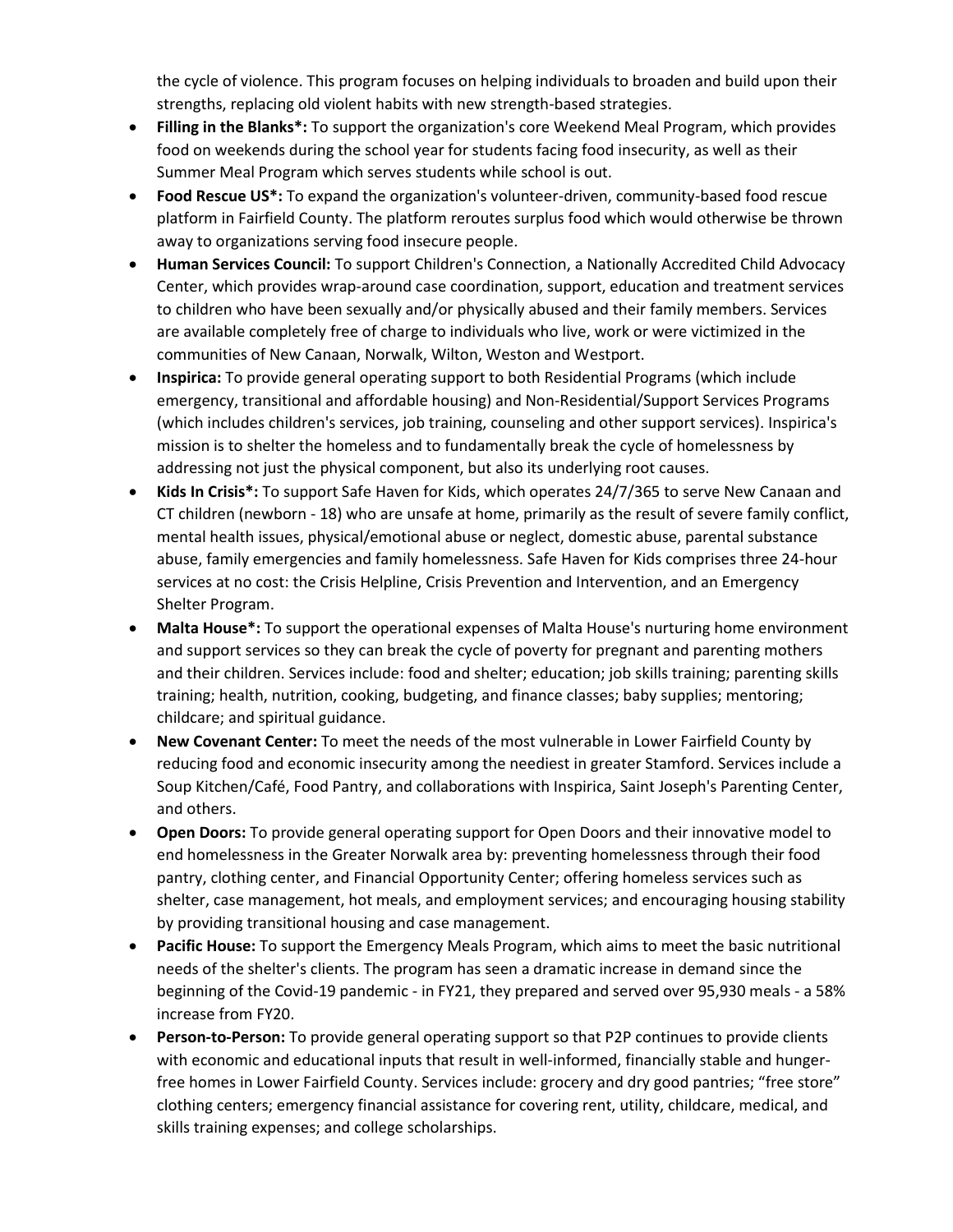- **Pro Bono Partnership:** To support free legal services to nonprofit organizations serving Fairfield County, including many Foundation grantees.
- **Saint Joseph Parenting Center:** To provide general operating for SJPC to achieve their mission, which is to strengthen families at risk of abuse and neglect through comprehensive parenting education and targeted support. SJPC offers three programs: The General Parenting Program (GPP), which reviews essential material like Budgeting, Nutrition, Behavior and Discipline, An Overview of Learning Disabilities, and more; Women's Circle Support Group, which offers mothers a space to bond, build support networks, navigate their personal histories, and explore topics around motherhood such as women empowerment, healthy relationships, and more; and the new Dads are the Difference (D.A.D.s) Fatherhood Program, which provides a space for fathers to explore their ideals around fatherhood, their role in the child's life, co-parenting, and other important father-related topics.
- **Tiny Miracles Foundation:** To support the Financial Assistance Program (FAP), which provides services for families with premature babies, including: personal mentoring of families, provision of supplies, maintenance of family resource rooms, financial assistance, support groups, educational forums, After the NICU resources, and after-care programs.
- **Women's Mentoring Network:** To support the E to the 4th POWER Program (Employment, Education, Economic Security, Empowerment), which provides the foundational tools for lowincome women and their families to find better employment and educational opportunities resulting in increased financial security. Women's Mentoring Network offers one-on-one individualized sessions in addition to weekly Life Skills Workshops. Services and programs are free and focus on job preparedness, financial literacy, digital & computer literacy.

**Health** – \$132,500 to 13 organizations helping community members have the information and access to services they need to stay healthy. As part of this total, \$91,500 specifically addresses behavioral health:

## *Health*

- **Americares Free Clinics:** To support the Bob Macauley Americares Free Clinic of Norwalk, ensuring that low-income uninsured patients are able to receive medical care.
- **Family Centers\*:** To support for the Den for Grieving Kids, which provides bereavement programs that enable children ages 3-18 and their families who are struggling with the loss of a parent, spouse, sibling or friend to: process feelings of grief, learn coping strategies, gain support from others in the community, and begin their journey toward healing.
- **Gospel Garden:** To extend the retaining wall and tier the hillside to protect Gospel Garden, the volunteer-run vegetable garden located in the rear of St. Mark's Church. The garden grows and delivers fresh fruits and vegetable to the New Canaan Food Pantry and Person-to-Person.
- **The Rowan Center:** To support the Sexual Assault Response and Prevention for Teens in Lower Fairfield County program, which will place a full-time state-certified Crisis Counselor/Youth Advocate in high schools. This counselor will meet the growing demand for support services from teen victims of sexual violence who choose school counseling.

## *Behavioral Health*

- **Child Guidance Center of Southern CT\*:** To support high-quality mental health services for children and teens in New Canaan and surrounding communities, regardless of their families' ability to pay.
- **Community Mindfulness Project:** To support evidence-based meditation and mindfulness practices that support people's physical, psychological, emotional and social well-being. Through workshops and trainings, this community programming has been offered in corporations, leadership organizations, and schools.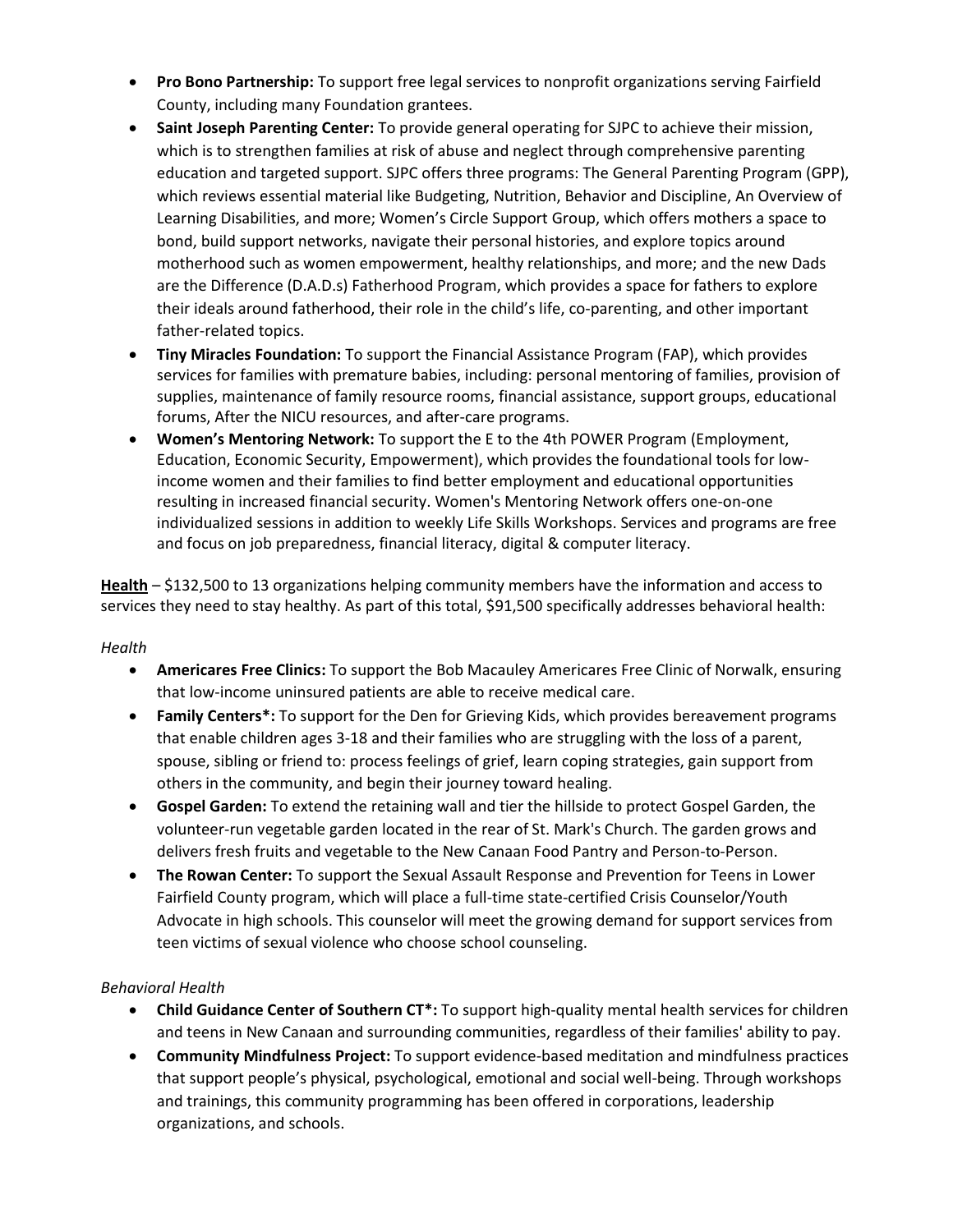- **Laurel House\*:** To support the salary of an additional Supported Education (SEd) counselor, who will work closely with students suffering from mental illness and substance use disorders to: choose a post-secondary program in which to enroll; complete financial aid applications; and provide ongoing assistance to sustain psychiatric stability and skills improvement.
- **Liberation Programs:** To support general operating, including inpatient treatment programs, outpatient services, and resources for youth, adults, and families impacted by substance use and mental health conditions.
- **Mid Fairfield Child Guidance Center:** To provide general operating support to Mid-Fairfield, which serves as the safety net for low and middle-income families in the greater Norwalk area who cannot afford or access private mental and behavioral health services for their children and other family members.
- **New Canaan CARES\*:** To support the operational expenses that enable CARES to maintain and grow the high quality, curated educational programming that strengthen parenting skills, positive youth development, and healthy lifestyles.
- **New Canaan Parent Support Group\*:** To support the organization's mission to provide support for parents of loved ones struggling with substance use disorder or in early recovery; and to raise awareness about addiction, mental health and recovery in our community.
- **Norwalk Community Health Center:** To support Learning to Breathe, a research-based Mindfulness Program for Adolescents. The six-week program serves up to ten 11-17 year-olds, with a curriculum that cultivates emotion regulation, attention, and performance with special emphasis on compassion and trauma-informed practice. Ultimately, the program's goal is to reduce risky behaviors, actions and decisions that can delay or derail their well-being and future success.
- **New Canaan Recovery Corps:** To support the operation and marketing of New Canaan Recovery Corps, a group of local recovery professionals offering free, confidential support to town residents looking to address existing or potential problems with drinking and/or substance use. Funds will be used primarily to generate awareness of the service, to make recovery services visible and to reduce stigma which prevents people from accessing these services.
- **Voices Center for Resilience:** To implement a mental health awareness campaign consisting of live webinars conducted by subject-area experts on critical mental health and wellness topics.

**Seniors & Special Needs** – \$101,800 to 11 organizations ensuring older adults and persons with special needs achieve and maintain a high quality of life.

- **Abilis, Inc.:** To support a partnership with the Café at the New Canaan YMCA, which will offer participants in the Abilis Employment program - members of the special needs community - the opportunity to be employed and gain work experience in a community setting.
- **ElderHouse, Inc.\*:** To support the Financial Assistance Program (FAP), which increases access to ElderHouse's affordable, high quality adult day services for low-income seniors. These essential services improve health outcomes for participants while family caregivers have an opportunity to continue employment or accomplish other necessities to maintain a stable home environment for their elderly family member.
- **Family & Children's Agency\*:** To support FCA's Home Care programs that provide services to seniors that allow them to remain safe and independent as they "age in place." Programs include Personal Alert Services, Home Health Aides, Assisted Transportation, household management assistance, chore services, and more.
- **GetAbout:** To support the organization's mission of providing transportation services to seniors and anyone with special needs in the New Canaan community.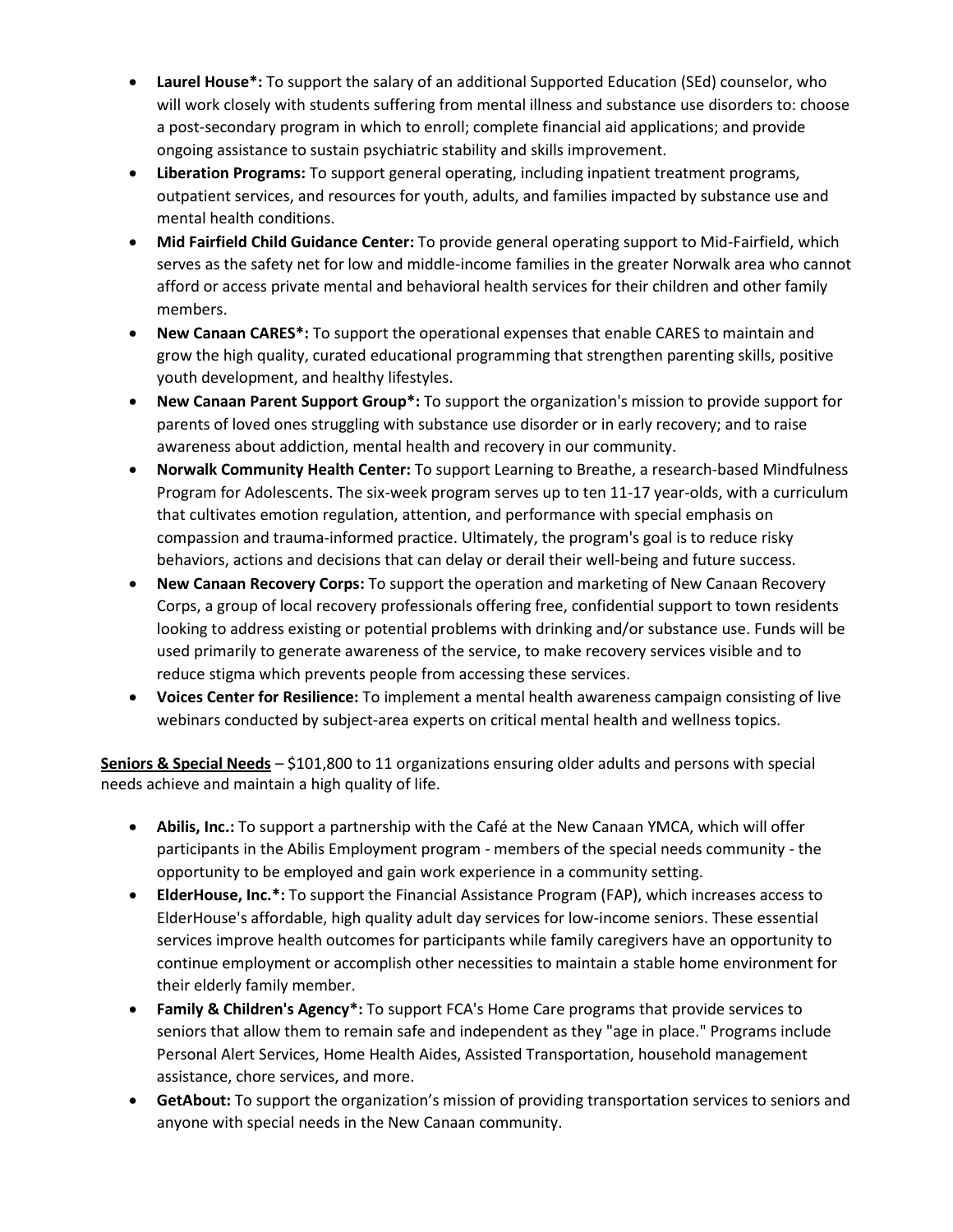- **Meals on Wheels of New Canaan:** To support meal delivery for residents of New Canaan whose physical, emotional, mental, medical or social condition makes it difficult to provide these meals for themselves, regardless of their ability to pay.
- **New Canaan Mounted Troop:** To support the Super Troopers equine care and adaptive riding therapeutic programs, which are dedicated to serving children and adults with special needs who reside in the local community.
- **Saint Catherine Center for Special Needs:** To support their Arts & Movement program, which includes music, art, movement, and theatre, for children and young adults with special needs. Regular participation in the arts gives individuals with special needs the opportunity to participate more fully in the community.
- **Stamford Museum & Nature Center:** To support Animals for All, which provides special needs people of all ages hands-on, small group interaction with Heckscher Farm animals to teach kindness for all living creatures, foster a sense of trust and responsibility, help to create an understanding of boundaries, and deliver an essential outdoor experience. Participants will be allowed to engage directly in the care, feeding, enrichment, and cleaning of our farm and exotic animals in a small group atmosphere.
- **STAR, Inc., Lighting the Way… :** To support STAR's early Intervention program which provides pediatric therapies to children with Intellectual and Developmental Disabilities (IDD), including speech, physical and occupational therapy, special education, parent support, social services, assistive technology and referral.
- **Staying Put in New Canaan:** To support the Staying Put Scholarship Fund, which will provide membership to those who have limited financial means and/or physical and emotional disabilities. Staying Put provides its members with hands-on support, including access to medical and lifeplanning advice and transportation to appointments. A primary goal is to support social interaction, which is a major factor in being able to lead a happy and healthy life.
- **Waveny Care Center, Inc.:** To support the implementation of state-of-the art telehealth services to our community, giving patients the opportunity to access medical diagnosis/ treatment and wellness maintenance care virtually, preventing possible complications and unnecessary hospitalizations.

**Arts, Culture & Community Resources** – \$132,499 to 21 organizations working to preserve, expand, and use New Canaan cultural and recreational resources.

- **Earthplace\*:** To expand Harbor Watch's water quality monitoring program in the Five Mile, Noroton and Rippowam Rivers in New Canaan and for support of experiential learning programs for high school and college students, including New Canaan students. Water quality monitoring will provide municipal officials with the data necessary to locate and fix pollution sources. Due to budget limitations, most municipalities do not have the funding, laboratory space, or qualified personnel to collect this critical data.
- **The Glass House:** To support Glass House Presents, an ongoing series of free public talks about architecture, design, and Modernism in New Canaan and beyond. Glass House Presents brings together lectures and conversations by notable architects, artists, curators, scholars, and others who explore issues related to the built environment and contemporary culture. In the coming year, Glass House will present 7 programs at the New Canaan Library.
- **Howard Bossa & Peter Langenus Post No. 653 of the Veterans of Foreign Wars:** To enable VFW to continue their town-wide activities that are so much a part of New Canaan, including: maintaining Bronze plaques at Town Hall, placing flags on veteran's graves on Memorial Day and wreaths on Christmas in collaboration with other local organizations, coordinating the Memorial Day Parade, collaborating with Scout Troops and Eagle Scout Projects, and more.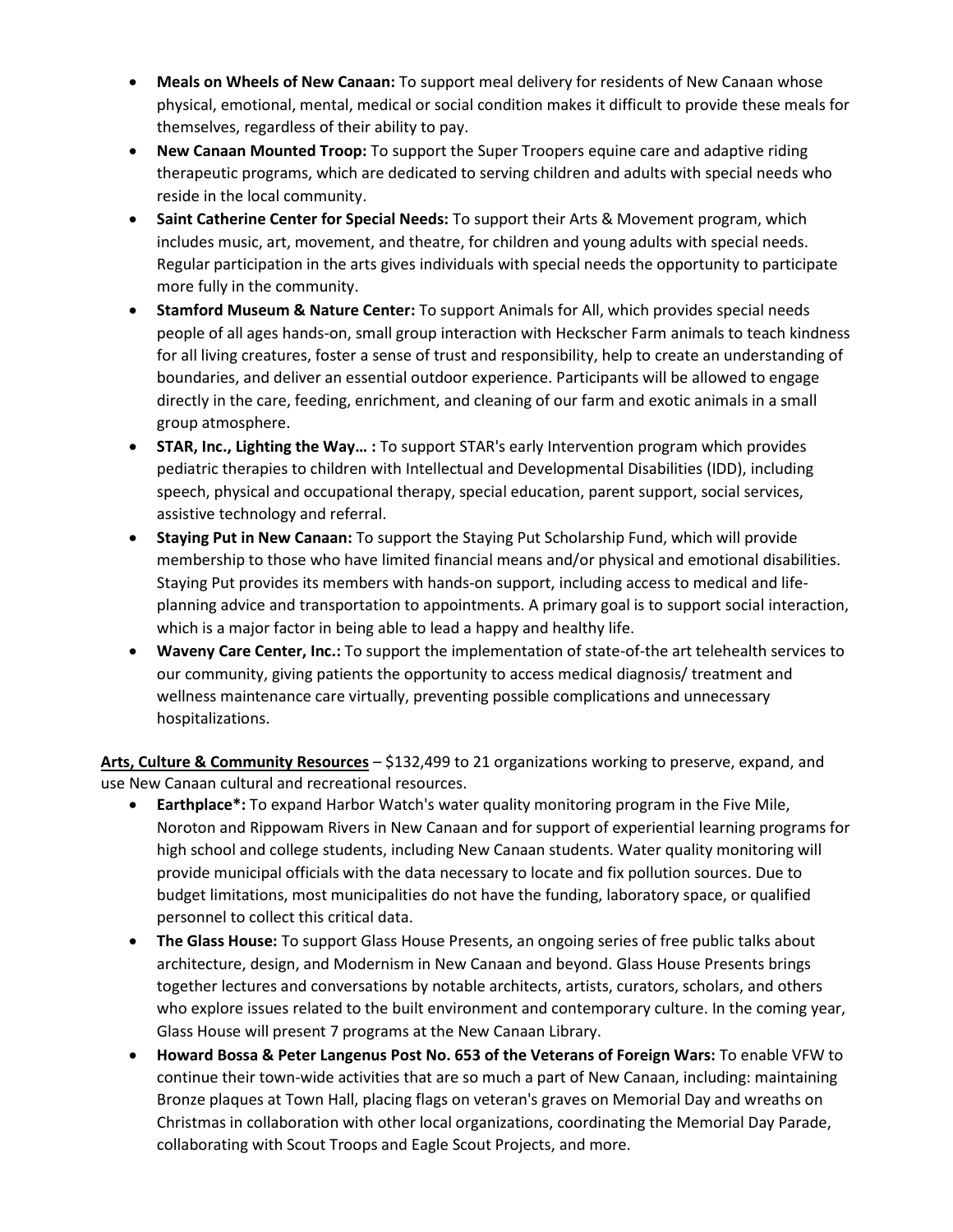- **The Maritime Aquarium at Norwalk:** To provide general operating support to help the Aquarium carry out its mission: to inspire people to appreciate and protect Long Island Sound and the ocean beyond through exemplary living exhibits, marine science and environmental education initiatives.
- **New Canaan Chamber Music\*:** To provide general operating support to NCCM, which brings fine classical chamber music played by world class performers to audiences from New Canaan and the surrounding area. NCCM provides a full season of performances in New Canaan, produces outreach programs that foster interest and understanding of classical music among young people, and enhances the town's attractiveness as a destination for visitors.
- **New Canaan Ice Rink (NC Rink, Inc.):** To provide general operating support to the community-led initiative intended to bring an open-air ice rink for seasonal recreational purposes. The rink will be the first of its kind in New Canaan, bringing to our community a winter-time gathering space.
- **New Canaan Land Trust\*:** To support a series of programs that connect to and build on the theme of the 2022 Sculpture Trail, including: a field trip for NCPS students; an outing for local seniors; an outing for those with special needs in New Canaan; and a program featuring an invited lecturer.
- **New Canaan Museum & Historical Society:** To support October4design, NCM&HS's annual celebration of architecture, art and design, including: six speakers, and an online system for registration, ticket distribution, and attendance monitoring.
- **New Canaan Nature Center:** To support the organization's mission of inspiring people of all ages to respect, protect, and enjoy the world of nature through environmental education, stewardship of natural resources and service to the community and to support the salary cost of a part-time grounds keeper to ensure the upkeep and maintenance of the Nature Center.
- **New Canaan Society for the Arts – Carriage Barn:** To further contribute to the renovation of the Carriage Barn, which - in addition to creating new spaces dedicated to educational programs, creative workshops, artist meet-ups and community gatherings - will make the facilities safer, more ADA compliant, and more comfortable.
- **New England Dance Theater:** To provide general operating support to sustain and expand all components of their Arts Accessibility Program: NEDT Productions, which covers costs of putting on performances; NEDT in the Community, which underwrites performances directly in the community, such as the annual Nutcracker Benefit Show; and NEDT Dance, which provides widespread access to dance classes for underprivileged children and adults with developmental disabilities.
- **Norwalk Symphony Orchestra:** To support the (Not) Just for Kids program, a flagship education program that reaches into after-school programs for underserved students and presents 24 programs over six weekends during the concert season. Each weekend's theme of programs is tied to an upcoming Symphony concert and spotlights different instrument families, mixed ensembles, conducting, composing and other topics. A moderator provides STEAM related history, math concepts, and musician vocabulary through the discussion of topics.
- **Shakespeare on the Sound:** To support the launch of the Shakespeare Teen Troupe in fall 2022, initially recruiting students from Norwalk and Brien McMahon High Schools (and then others from the area, if necessary) for half a dozen or more weekends of training and rehearsal under the guidance of the Director of Educational Outreach, with planned performances in the winter/spring of 2023.
- **Silvermine Guild of Artists:** To kick-start the first phase of a Ceramics studio renovation, which will upgrade the aging facility to serve the next generation of students and art-lovers.
- **Stamford Symphony Orchestra:** To expand both a free community concert series, which will start with a performance at the Carriage Barn Arts Center, and a series of music education activities in partnership with New Canaan Public Schools.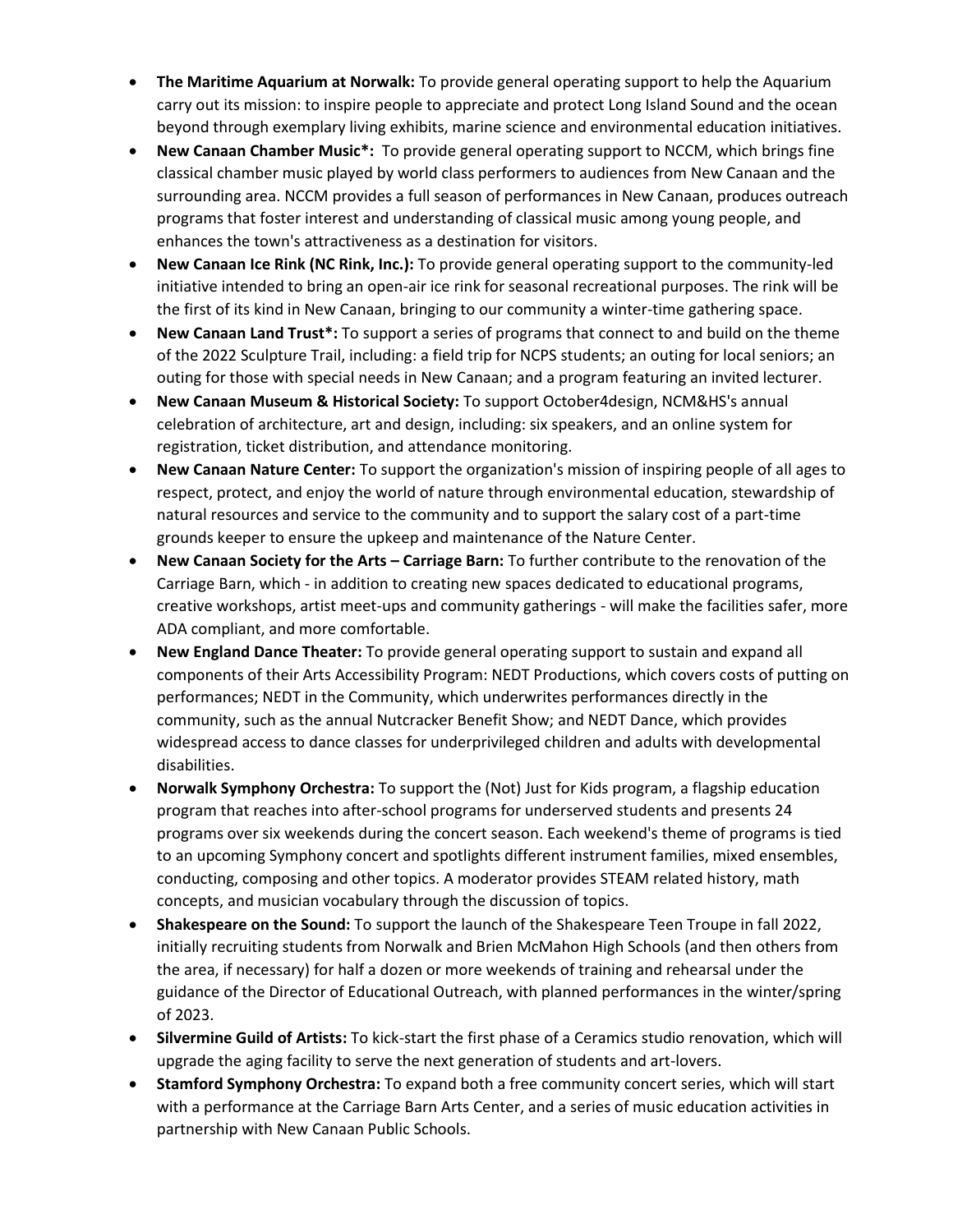- **Summer Theatre of New Canaan:** To support the continued development of the Theatre for a Young Audience (TYA) programs, including the summer young family shows and the show's touring elementary schools in the off-season.
- **Sustainable CT:** To support one Fellow, a college student, to be placed with the Western CT Council of Governments to work directly with New Canaan, Darien, Norwalk, Stamford and Wilton. The mission of Sustainable CT is to provide municipalities with resources and tools to help them become more sustainable and to certify and recognize municipalities for their on-going sustainability achievements.
- **The Housing Collective:** To support Fairfield County Talks Housing, a fact-based, community-led discussion series that allows residents to learn more about the housing issues they care about and for the organization to better understand how Fairfield County residents feel about housing affordability and related issues like education and economic development. Ultimately, this program aims to develop intentional and collaborative policies to address disparities, reduce segregation, and increase housing affordability in CT, while also addressing the public misunderstanding about the implications of affordable housing opportunities.
- **Treetops Chamber Music Society\*:** To support the Concert Series at the Carriage Barn Arts Center, as well as post-concert receptions which allow for audience members to interact with the artists and ask questions, which further enhances the educational experience.
- **Waveny Park Conservancy:** To help initiate and onboard Waveny Park Conservancy's first Executive Director, who will help lead development efforts and guide maintenance process to assure new projects are sustainable.
- **Women's Business Development Council:** To provide general operating support to WBDC, which seeks to strengthen and support economic success for women through entrepreneurial services that launch and grow businesses across Connecticut by facilitating mentorships, holding workshops, and making grants.

**Youth & Education** – \$63,500 to 12 organizations helping youth build the academic, social, and financial support they need to succeed.

- **Carver Foundation of Norwalk:** To support the redesign of the Carver High Afterschool Program, which takes place at the Carver Community Center and provides hands-on, personalized learning experiences for students who are economically challenged and/or academically at risk.
- **Children's Learning Centers of Fairfield County:** To support its early childhood education (birth to five years old) and support services for low-income families in Stamford and lower Fairfield County.
- **Domus Kids:** To support the Work & Learn employment readiness training program, which exposes young people to paid, hands-on work in a supportive environment. The program targets disengaged and disconnected youth between the ages of 12-25 in Stamford and surrounding towns.
- **Future 5:** To support the organization's mission serving motivated, low-income high school students in Stamford, so that they graduate with an actionable plan and the necessary resources to move on to a four-year or two-year college, trade school, professional job, or the military.
- **Horizons at New Canaan Country School:** To support the organization's mission of transforming the lives of underserved children and youth from Stamford and Norwalk through year-round academic and enrichment programs to inspire learning, encourage success, and close the opportunity gap.
- **INTEMPO:** To provide high-quality intercultural music education to low-income children predominantly from immigrant or first-generation backgrounds and from communities underrepresented in the arts; to help them build critical emotional, cognitive, and behavioral skills; and to empower them to leverage these skills to achieve lifelong success.